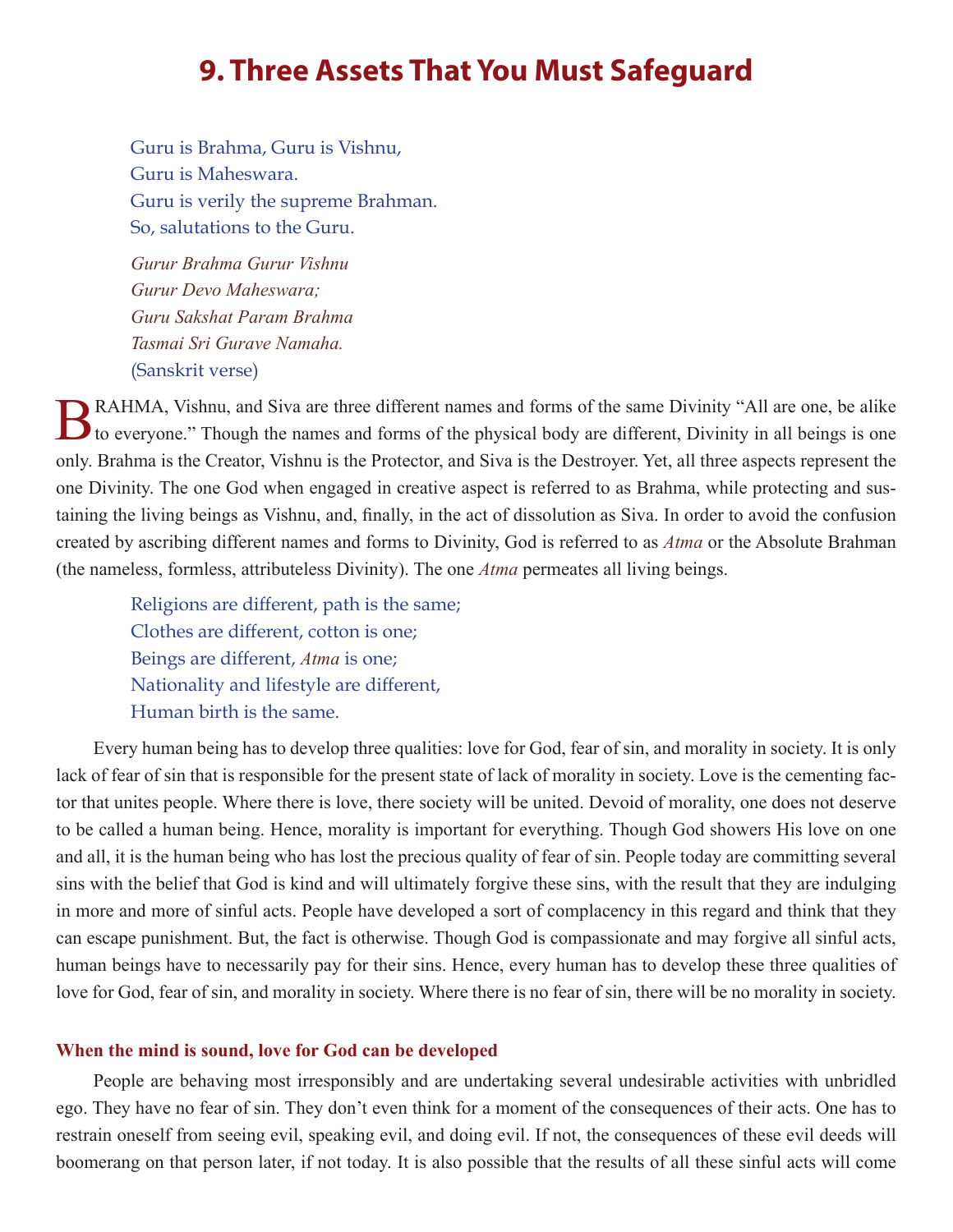back to that person all at a time with a bang. If one is really interested in the welfare of the society one must work for the development of morality in society.

One lacking morality is not a human being at all but is an animal, verily. Speaking untruth, doing injustice to others, and indulging in unrighteous acts and bad practices is very bad. One has to lead one's life by following the three principles of love for God, fear of sin, and morality in society. It is said that one who has no morality is worse than a monkey. In fact, a monkey is better than such an individual. No one will respect an individual who indulges in immoral acts in this world. Only a person who follows moral principles will command respect from one and all. Even those who try to harm such people will be restrained by others with a warning. "They are good people. Do not try to meddle with them." Those who lack morality are looked down upon in society as worse than dogs. Hence, one has to develop morality and lead a life of moral principles at all times.

There are three spiritual practices by which love for God, fear of sin, and morality in society can be developed. They are devotion to God (*bhakthi*), the path of wisdom (*jnana*), and detachment (*vairagya*). Activity (*karma*) is a natural and essential attribute of the physical body. Only when the body undertakes good activity will the mind function well. When the mind is sound, love for God can be developed. Thus, devotion, wisdom, and detachment are interlinked with love for God, fear of sin, and morality in society. They are like the three blades of a fan. Only when the three blades rotate can we have refreshing air; otherwise we feel uncomfortable.

# **Purity of conscience is of utmost importance**

People today question why we have to develop love for God. Love for God enables one to develop fear of sin, which in turn will develop morality in society. Everyone has to discriminate between good and bad, sin and virtue. Having analysed, one must try to do good only. Be good, do good, see good — this is the way to God. Devoid of these three, any number of rituals, worship, chanting the divine name and penance will be of no use.

The nine forms of devotion are: listening, singing, contemplating on Vishnu, serving His lotus feet, salutation, worship, servitude, friendship, self-surrender (*sravanam*, *kirtanam*, *Vishnu-smaranam*, *Padasevanam*, *vandanam*, *archanam*, *dasyam*, *sneham*, and *Atma-nivedanam*). The first step is listening. Then one has to analyse whether what has been listened to is good or bad. If you think that it is a bad suggestion and therefore not to your liking, how can you implement it? It is possible today that one can get one's work done by speaking untruth and score victory over others by false and unjust means. Hence, one has to enquire into the sanctity or otherwise of every act that he undertakes. One should not be complacent about the consequences that would follow; sooner or later, the result of a sinful act would accrue. It may happen now or a little later, at any moment. Hence, be ready to undertake only good and noble acts with a pure mind. More than anything else, purity of conscience is of utmost importance. That is the *Atma* Principle (*Atma Thathwa*).

Nobody can understand what *Atma* is. Since the bodies and forms are many, some names have to be given in order to distinguish between them. However, *Atma* or Brahma has neither birth nor death, unlike the physical bodies. Hence, no one can identify it as such and such. *Atma,* though beyond one's comprehension, has been described as eternal, pure, enlightened, free, and embodiment of sacredness (*nitya*, *suddha*, *buddha*, *mukta*, *nirmala swarupinam*). It is, unsullied, and the eternal abode (*niranjanam*, *sanatana niketanam*). There is only one *Atma*, which is immanent in all beings. That is the essential nature of the *Atma*.

A small example; when you place one hundred pots filled with water under the sky on a moonlit night, you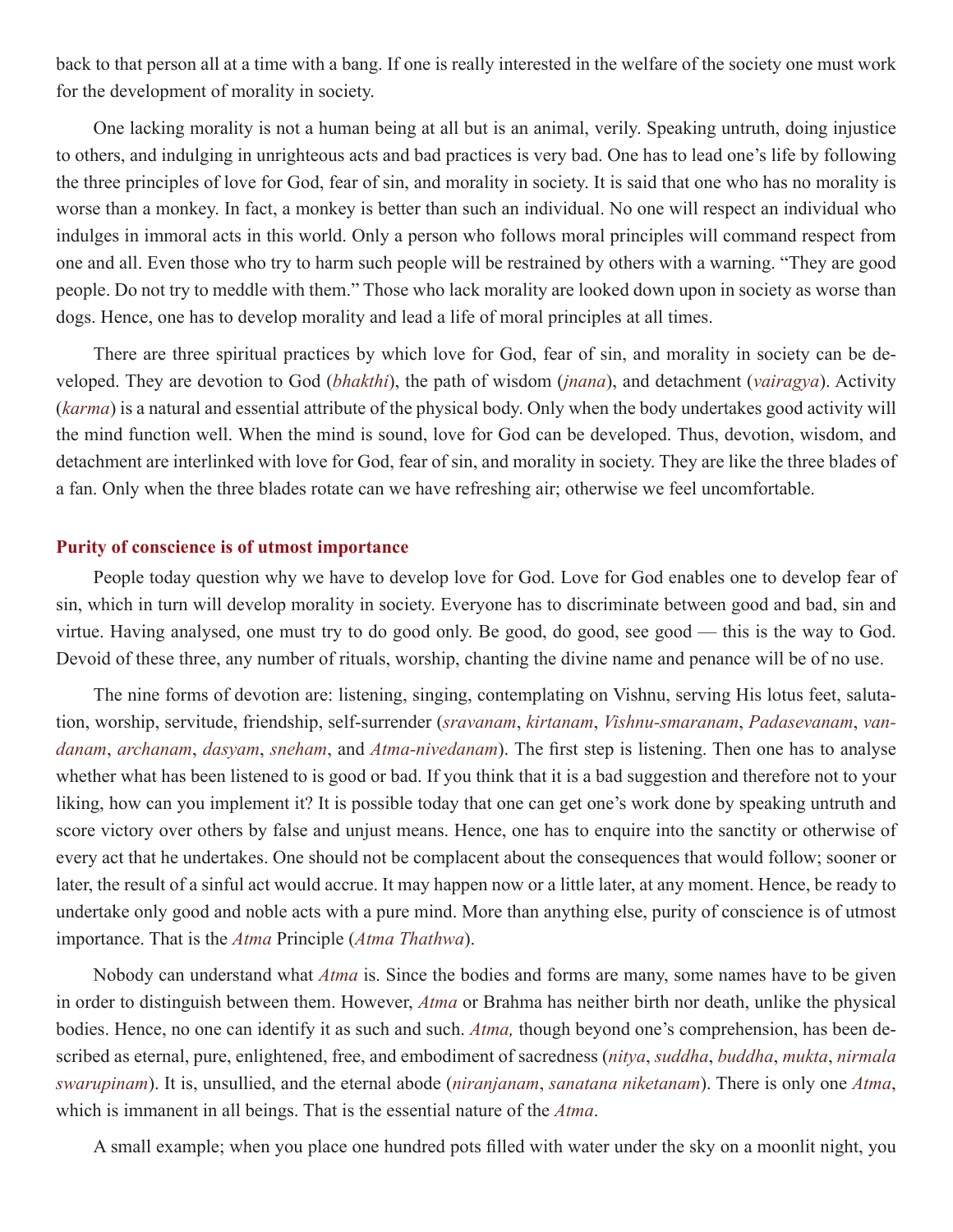will find one moon reflecting in each of those pots. The body is like a pot. It is bound to perish at any time. Then, where does the moon (*Atma*) go? It does not go anywhere. It is there. However, since there is no water, it is not reflecting in the water. In the same manner, the *Atma* is present in every human being.

If one does not have good character, there will be no morality in that person. If there is no morality, one does not deserve to be called a human being. We have to earn honour and respect for ourselves in the society. However, these days, we don't find anyone concerned about good name in the society. But people are very particular about who is rich and who is poor. Money comes and goes but morality comes and grows, is the adage. Therefore, it is not correct to aspire for wealth, power, and such other worldly things. All these possessions are transitory. You may try to hold on tightly to them, but they just slip away even without your noticing them. The *Atma*, however is eternal. There is no coming and going for *Atma*. It always remains an eternal witness to everything that goes on in the world. We have to develop faith in such eternal *Atma*. Those who develop faith in the *Atma* Principle (*Atma Thathwa*) will not be disturbed by injustice, wrong and bad practices.

## **If you want to transform society, there must be purity in your heart**

People say that if you want is transform society there must be purity in your heart. You say, "My body, my senses, my mind, my intellect," etc., but "you" are none of these. For example, you say, "This is my book." This book is in your hands at this moment. The next moment somebody wishes to have a look at it. It goes into their hands. Similarly, you hold some currency in your hands. After some time it will go into someone else's hands. It just comes and goes. But, morality comes and grows. Morality has no form. If someone wishes to improve society and the world, morality has to be developed in the individual first.

Several political parties come forward these days saying that they will improve the society. They propose to transform society, but they invariably fail because they try to garner the votes of people for their selfish ends. They do not at all bother about society. If you want to transform society, there must be purity in your heart. First, the individual; then, society. For the individual to be transformed, there must be love for God and fear of sin. Then comes morality in society. It is the individuals that make a society. Hence, if unity among people is developed there will be purity and Divinity. Unity, purity, and Divinity cannot be attained by mere education.

#### **Real meditation is forgetting oneself totally**

Suppose you sit for meditation, closing your eyes. However, the mind goes on wandering everywhere. You try to bring it back to the starting point. It is all practice. It is only when the wavering mind is stilled that meditation is possible. This process of making the mind steady is called concentration. Meditation is possible only after concentration. The proper order is concentration, contemplation, and meditation. Don't believe someone who claims that they are meditating the moment they sit. That is an artificial exercise, not meditation. Real meditation is forgetting oneself totally. It is forgetting the feeling of identification with the body (*dehatma bhava*) completely. One has to totally give up attachment to the senses. Then only will the mind be steady.

Once, there was a father who had four sons. Each one wanted to follow a different vocation to earn money. One son wanted to take up business. Another wanted to open a small grocery shop. The third son wanted to take up employment, and the fourth another vocation. Though earning money was the common objective, each one wanted to go in a different path. Finally, it is the means that are adopted for earning money that result in accumulation of virtue or sin. People commit a sin even without their knowing that they are doing so. The sins committed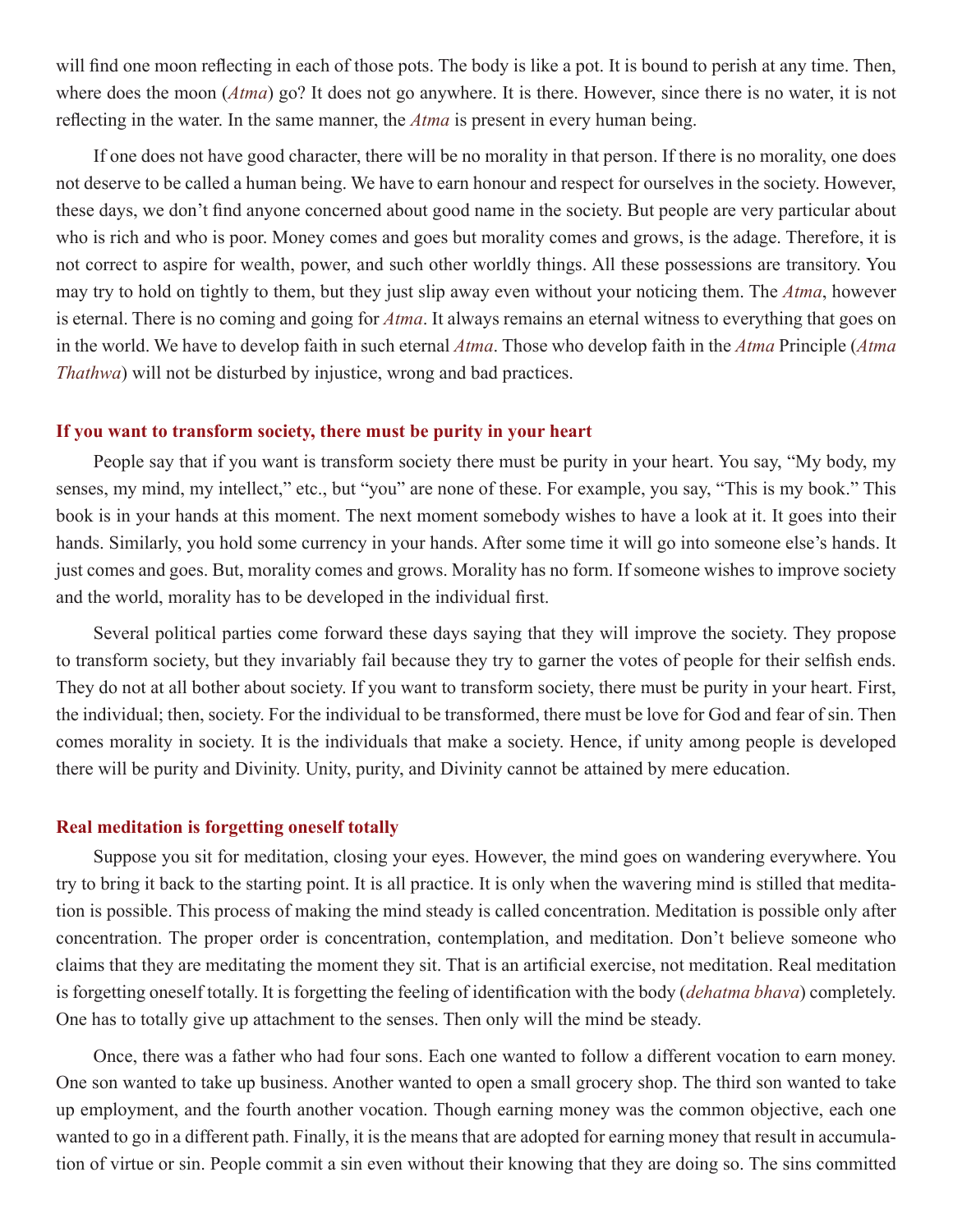by people will continue to haunt them.

Some time ago, there were heavy floods in the State of Orissa. They ravaged several villages in four districts. The houses, trees, standing crops, and even animals and some people were swept away by the surging flood water. Hundreds of villages were inundated and people were marooned. They were fear-stricken at the fury of nature. I sent a telegram: "Don't worry. Be happy. I will build your houses." The people of Orissa came to see Me, by arranging a special train. The government was there, MPs and MLAs were there, who were expected to come to their rescue in that hour of need and provide succour to them. But none came forward. I sent ten crores immediately and arranged for distribution of relief material and building of pucca houses for the affected people.

I am not interested in accumulation of money. I want only your love. Be happy. Develop your morality and love for God. If you develop love, that love itself will drive away the demonic qualities in you.

## **Good or Bad, one gets the fruits of one's actions**

Before the Rama-Ravana war commenced, Hanuman entered Lanka, as part of his mission, to search the whereabouts of Sita. After he found Sita, he was on his way back to pass on the information to Sri Rama. He was caught by the demons and brought to the court of Ravana. Ravana was infuriated on seeing Hanuman, who destroyed the beautiful grove of Asoka trees while he was returning. Ravana questioned Hanuman, "Who are you? How dare you enter this impregnable city of Lanka?" He underestimated the power of Hanuman and derided him addressing him as an ordinary monkey.

In the same tone, Hanuman replied as an equal to Ravana, "The Lord who cut off the ears and nose of your sister has sent me." Ravana was very angry since no one dared to talk to him in such an undignified manner. In fact, Hanuman used the same language as Ravana did. Ravana felt insulted. Hanuman was not bothered in the least, for he was always chanting *Ramanama* (chanting Rama's name), which gave him the courage and strength to face any situation.

Ravana could not tolerate the impertinence and arrogance of Hanuman, so he ordered Hanuman's tail to be set on fire after wrapping it with clothes dipped in oil. Immediately, clothes soaked in oil were wrapped round the tail of Hanuman and it was set on fire. Hanuman did not keep quiet. With that burning tail, he jumped from one building to the other and thus set the entire city on fire.

Beautiful and palatial buildings studded with precious stones went up in flames within no time. Even Mandodari's palace was engulfed by flames. She came out. People ran helter-skelter here and there. Not a single building was spared from the raging flames. Hanuman then advised Mandodari, "Mother, the sin committed by your husband is responsible for this devastating fire and consequent loss of so many lives and property. Please tell your husband not to commit such heinous sins hereafter. If you can thus save your husband, it amounts to saving yourself and the demon (*rakshasa*) clan."

People have to suffer the consequences of their actions. God is only a witness. Good or bad, one gets the fruit of one's actions. Hence, first and foremost, one has to develop morality, which is based on developing human qualities first. If human qualities are to be developed, one should have love for God. Thus, love for God, fear of sin, and morality in society are interdependent. When there is morality in society, all people will be safe.

One important point has to be remembered in this context. You may hide your actions from society, but the omnipresent God knows everything. You will have to suffer the consequences of your actions. It is an immutable